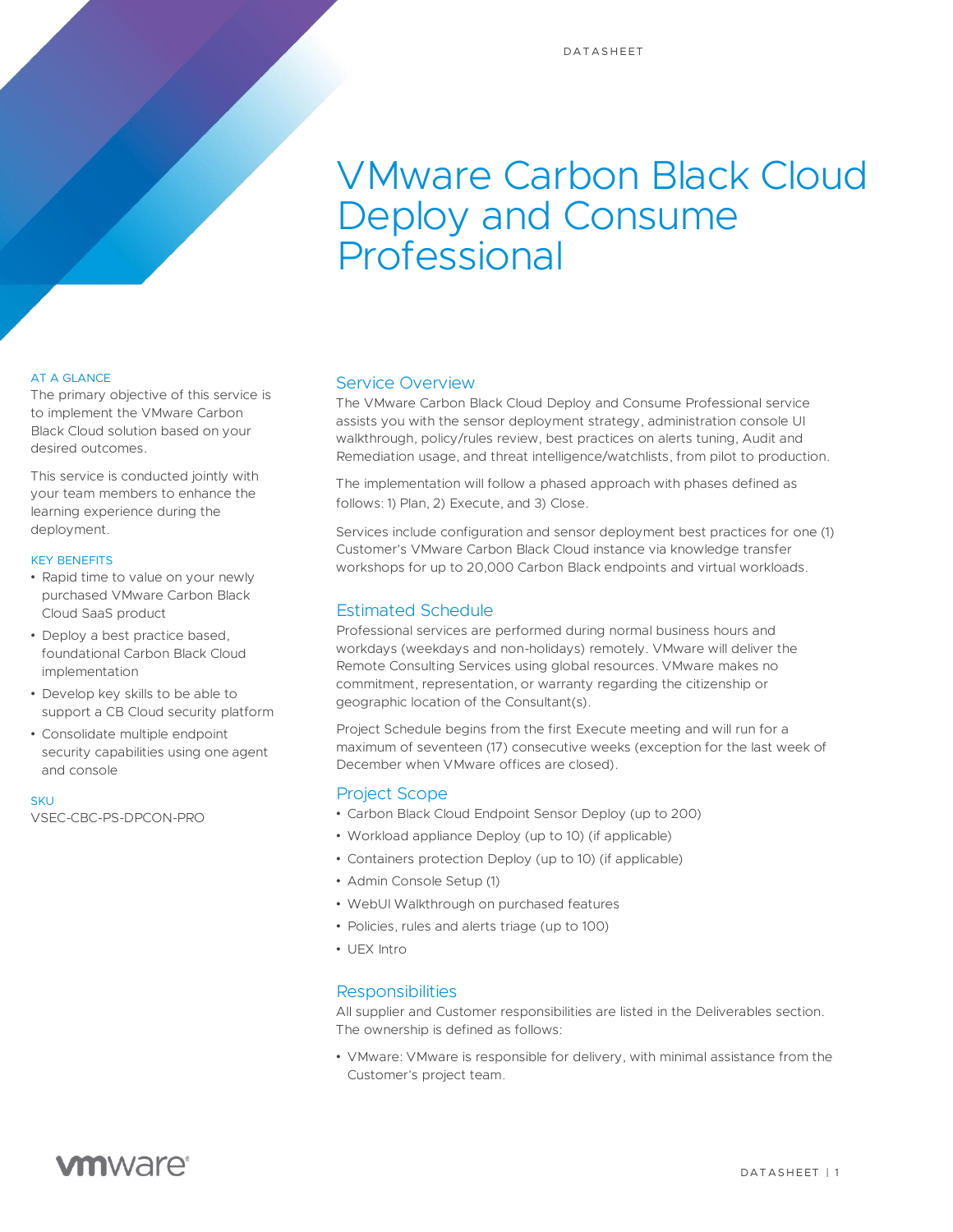- Joint: VMware and the Customer's project team are jointly responsible for delivery.
- CUSTOMER: The Customer is responsible for delivery, with minimal assistance from VMware.

# **Deliverables**

| ID               | <b>DESCRIPTION</b>                                                   | <b>TOOL/DELIVERABLE</b>                                            | <b>PRIMARY</b><br><b>OWNER</b> | <b>COMMENTS</b>                                                                                       |  |  |  |
|------------------|----------------------------------------------------------------------|--------------------------------------------------------------------|--------------------------------|-------------------------------------------------------------------------------------------------------|--|--|--|
| PHASE 1: PLAN    |                                                                      |                                                                    |                                |                                                                                                       |  |  |  |
| 1.1              | Kick-Off<br>Meeting                                                  | Solution Overview<br>presentation                                  | Joint                          | Initial meeting to discuss<br>project scope, objectives,<br>impact assessment, and<br>teams           |  |  |  |
| 1.2              | Review<br>Datasheet                                                  | $\overline{a}$                                                     | <b>CUSTOMER</b>                | Understand service<br>assumptions, scope, and<br>completion criteria                                  |  |  |  |
| 1.3              | Review Pre-<br>Installation<br>Requirements                          | Operating<br>Environment<br>Requirements (OER)<br>document         | Joint                          | Minimum system<br>requirements                                                                        |  |  |  |
| 1.4              | Review<br>Change<br>Management<br>Strategy                           |                                                                    | <b>CUSTOMER</b>                | Customer determines a<br>change management process<br>for agent testing and<br>installation           |  |  |  |
| PHASE 2: EXECUTE |                                                                      |                                                                    |                                |                                                                                                       |  |  |  |
| 2.1              | Pilot<br>Deployment                                                  | Deploy up to two<br>hundred (200)<br>Carbon Black Cloud<br>sensors | <b>CUSTOMER</b>                | Customer defines an end-user<br>communication plan for pilot<br>user community                        |  |  |  |
| 2.2              | Register<br>Appliance in<br>the vCenter<br>Server (if<br>applicable) | Deploy up to ten (10)<br>Carbon Black Cloud<br>Workload appliance  | Joint                          | Generate the API ID and key<br>to establish connection<br>between appliance and<br>Carbon Black Cloud |  |  |  |
| 2.3              | Kubernetes<br>Cluster<br>Operator(s) (if<br>applicable)              | Deploy up to ten (10)<br>Kubernetes Cluster<br>Operator(s)         | Joint                          | Assist with deployment of<br>Kubernetes Cluster<br>Operator(s) (if applicable)                        |  |  |  |
| 2.4              | Configuration<br>Assistance                                          | Create up to one<br>hundred (100)<br>policies and/or rules         | Joint                          | Assist analyzing event data,<br>define reputation rules,<br>behavioral rules, and<br>permission rules |  |  |  |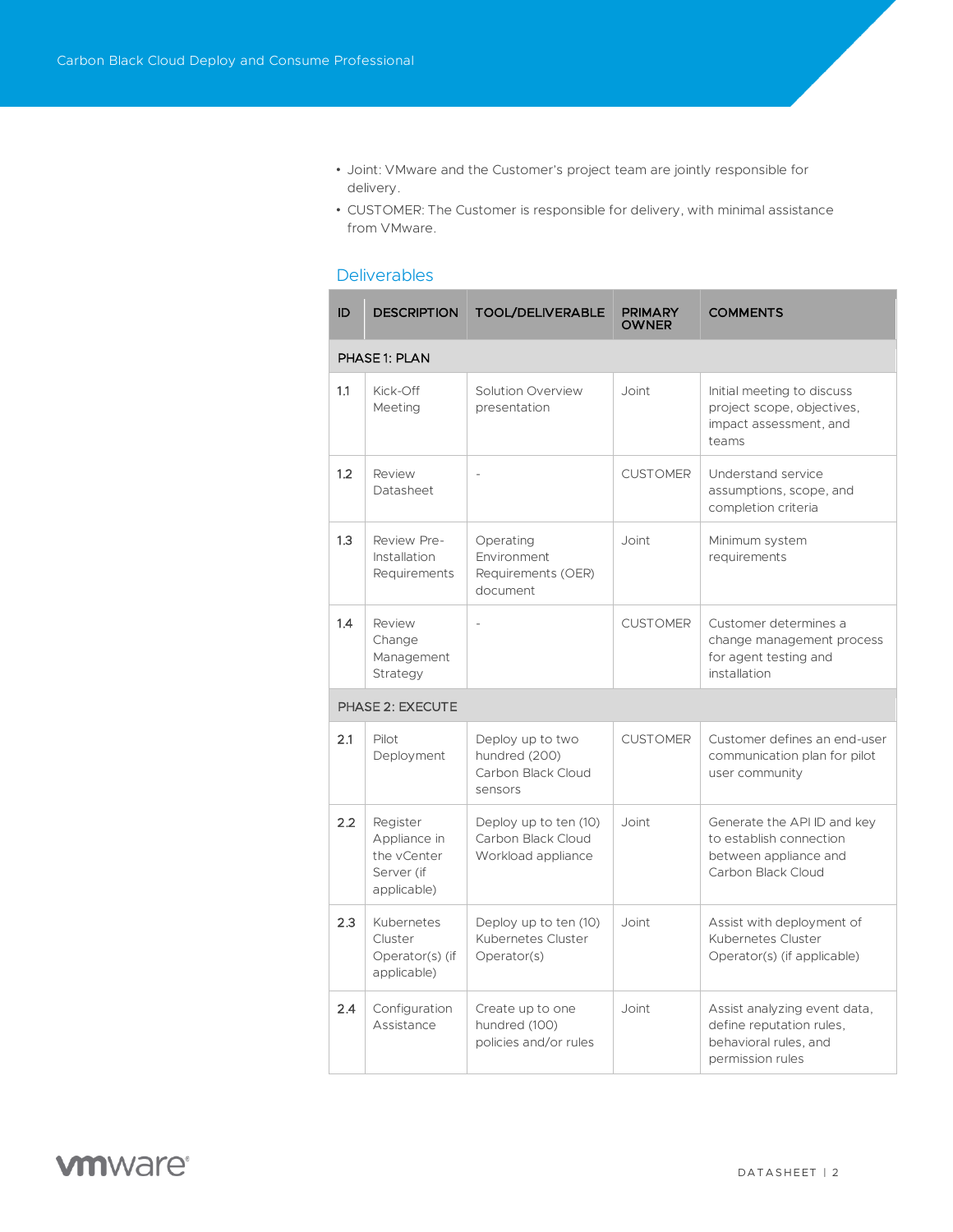| 2.5            | Product<br>Adoption<br>Document           | Product adoption<br>quide                                                       | <b>VMware</b>   | High-level operational guide                                                                                             |  |  |
|----------------|-------------------------------------------|---------------------------------------------------------------------------------|-----------------|--------------------------------------------------------------------------------------------------------------------------|--|--|
| 2.6            | Production<br>Deployment                  | Deploy remaining<br>Carbon Black Cloud<br>sensors                               | <b>CUSTOMER</b> | Customer deploys solution to<br>production endpoints                                                                     |  |  |
| 2.7            | Alerts and<br>Unexpected<br><b>Blocks</b> | Review and triage up<br>to one hundred (100)<br>alerts and unexpected<br>blocks | Joint           | Assist with alert notifications<br>and triage                                                                            |  |  |
| 2.8            | Alerts<br>Investigation                   | Investigate alerts and<br>provide improvement<br>plan                           | VMware          | Access to customer cloud<br>Instance to Investigate alerts<br>and provide Improvement plan<br>(upon customer's approval) |  |  |
| PHASE 3: CLOSE |                                           |                                                                                 |                 |                                                                                                                          |  |  |
| 3.1            | Customer<br>Support<br>Transition         | Project closure email                                                           | VMware          | Transition to support                                                                                                    |  |  |

# Completion Criteria

The project is deemed complete upon ONE of the following criteria – whichever comes first:

- 1. Completion of all service deliverables in the Deliverables section.
- 2. After seventeen (17) consecutive weeks from date the project is moved to Phase 2 Execute (Deliverable 2.1).
- 3. After 12 months from purchase date.
- 4. If the services were purchased using PSO credits the services expire the same time the credits expire unless a credit extension is requested. Work with your Account Executive to determine a plan for all remaining credits on the account and request an extension.

# Out of Scope

The following are the out of scope items for this project.

#### General

- Installation and configuration of custom or third-party applications and operating systems on deployed virtual machines
- Operating system administration including the operating system itself or any operating system features or components.
- Management of change to virtual machines, operating systems, custom or third-party applications, databases, and administration of general network changes within the Customer's control.
- Remediation work associated with any problems resulting from the content, completeness, accuracy, and consistency of any data, materials, or information supplied by Customer.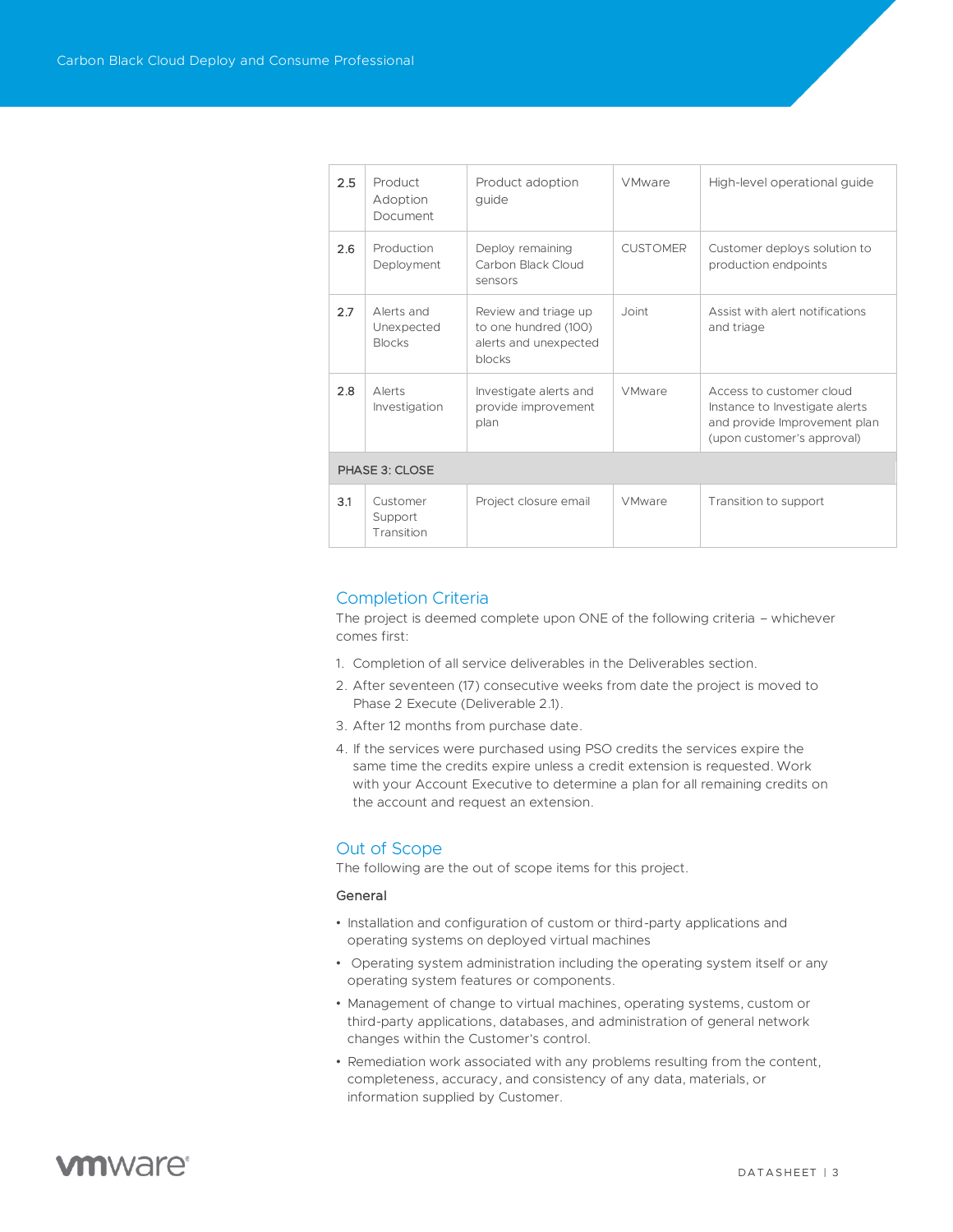- Installation or configuration of VMware products not included in the scope of this document.
- Installation and configuration of third-party software or other technical services that are not applicable to VMware components.
- Configuration of VMware products used for the service other than those implemented for the mutually agreed to use cases.
- Customer solution training other than the defined knowledge transfer session.

### Carbon Black Cloud

- Remediation/removal of unauthorized, malicious, or unwanted files.
- Investigation and analysis of potential malware and threats.
- Configuring more than one administration console.
- Building of custom scripts or feeds.
- Performing custom threat feed configuration.
- Customer solution training other than the defined in scope services.
- Developing custom documentation.
- Troubleshooting integration or infrastructure issues when deemed to be non-Company product issues.